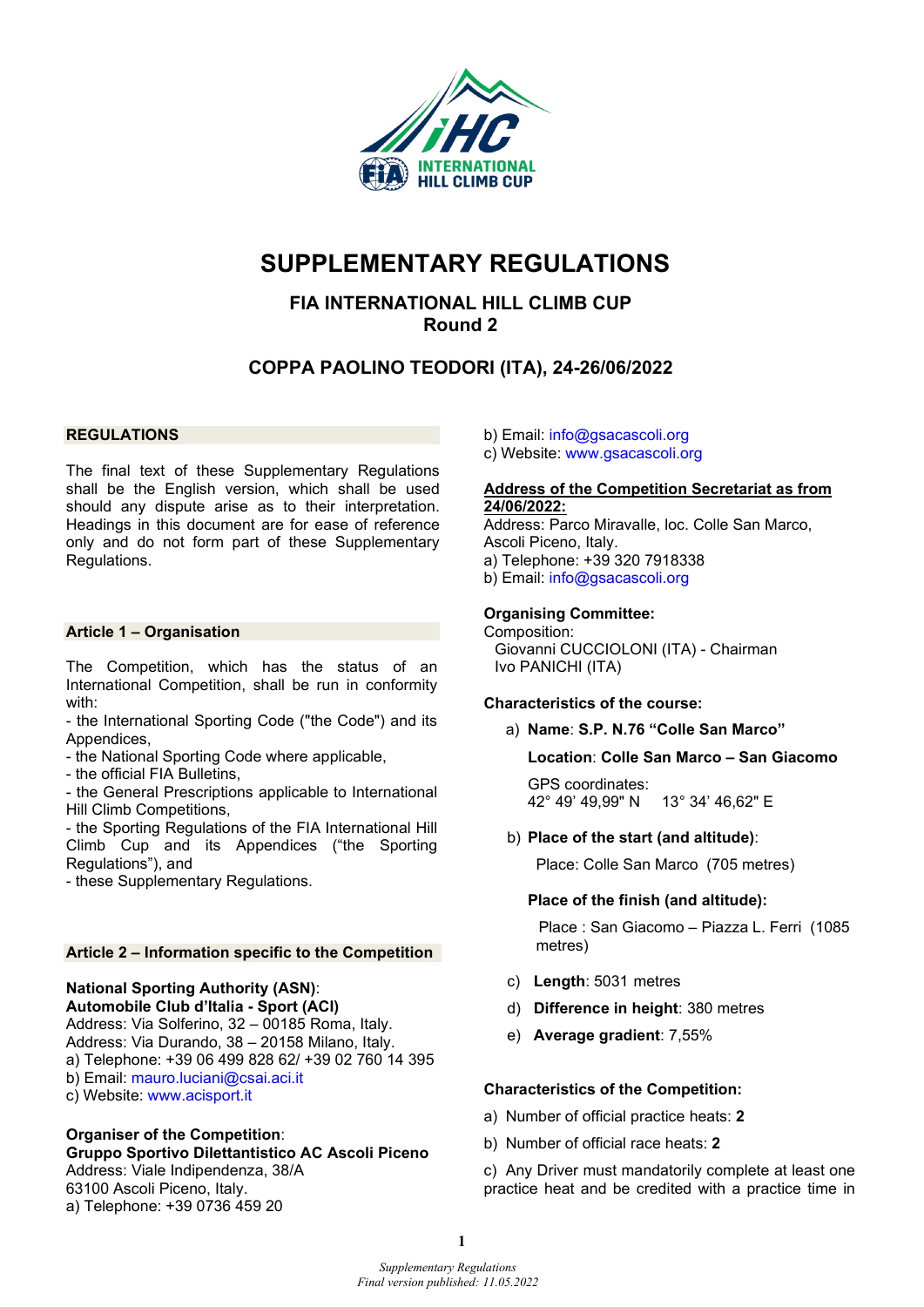

order to be allowed to start the race. Special cases shall be submitted to the stewards.

d) Driver classifications shall be established by combining the times of each Driver's two best race heats.

#### **Licence requirements:**

Category 1 Drivers: Car driving licence and Grade D International Licence minimum (ITD-R). Category 2 Drivers: Car driving licence and Grade C International Licence (ITC-R). Competitors: International.

National/International Licence Equivalence:

The Organising ASN's National Licence has the same value as an International Licence for the Competition counting towards the FIA Cup only.

The following entry conditions must be respected:

The Driver has proven experience with the car entered (minimum of 3 previous participations with the same car during the last 24 months).

#### **Entries:**

| Opening of entries:        | Immediately upon<br>approval of the<br>Supplementary<br>Regulations |
|----------------------------|---------------------------------------------------------------------|
| <b>Entry closing date:</b> | 15/06/2022<br>(time: 24.00)                                         |

#### **Entry fee**:

- with the organiser's optional advertising €290,00 + VAT - without the organiser's optional advertising €580,00 + VAT

#### **Payment methods:**

See the entry form provided by the organizer.

#### **Maximum number of participants admitted [Event]: 250**

#### **Registration procedure and entry form:**

The entry form may be obtained directly from the organiser or from the organiser's website.

In order to be taken into consideration, the entry form, duly dated and signed by the Driver and the Competitor, must be sent to the organiser before the closing date.

#### **Rejections, Withdrawals:**

In the event that an entry is rejected or the Competition is cancelled, the entry fees shall be reimbursed in full.

In case of withdrawal for reasons of Force Majeure<br>(no-show for administrative checking and (no-show for administrative checking and scrutineering) after the publication of the entry list, 50% of the base entry fees shall be reimbursed to the Competitor(s), subject to receipt of a written request.

#### **Programme and Timetable of the Competition:**

*The full and detailed programme shall be announced by the organiser in a bulletin.* 

| $\bullet$ 23/06/2022 |                                                                                                                                |
|----------------------|--------------------------------------------------------------------------------------------------------------------------------|
| 14.00                | Drivers' Briefing (digital format)<br>published on the online notice<br>board and sent by the Organisers<br>to the Competitors |

| 24/06/2022  |                                                                                                                          |
|-------------|--------------------------------------------------------------------------------------------------------------------------|
| 10.30-19.00 | Administrative checking                                                                                                  |
| 11.00-19.30 | Scrutineering                                                                                                            |
| 10.00       | Stewards' 1st meeting<br>(Location: Competition secretariat,<br>Parco Miravalle, loc. Colle San<br>Marco, Ascoli Piceno) |

| $\bullet$ 25/06/2022 |  |                                                   |
|----------------------|--|---------------------------------------------------|
| 09.00                |  | Official practice -1st heat                       |
| ⊩ Soon<br>heat       |  | <b>after</b> 1st   Official practice $-$ 2nd heat |

| 26/06/2022                            |                                 |
|---------------------------------------|---------------------------------|
| 09.00                                 | 1st race heat                   |
| <b>Soon after 1st</b>   2nd race heat |                                 |
| race heat                             |                                 |
| 45 min (approx.)                      | Podium ceremony                 |
| after the last race                   | (Location: Piazza Luigi Ferri - |
| heat                                  | Loc. San Giacomo)               |

#### **Administrative checking:**

Location: « Centro Accrediti » - ex Locanda del Pianoro - loc. Colle San Marco – Ascoli Piceno

#### **Scrutineering:**

Location: Via Martiri della Repubblica – loc. Colle San Marco – Ascoli Piceno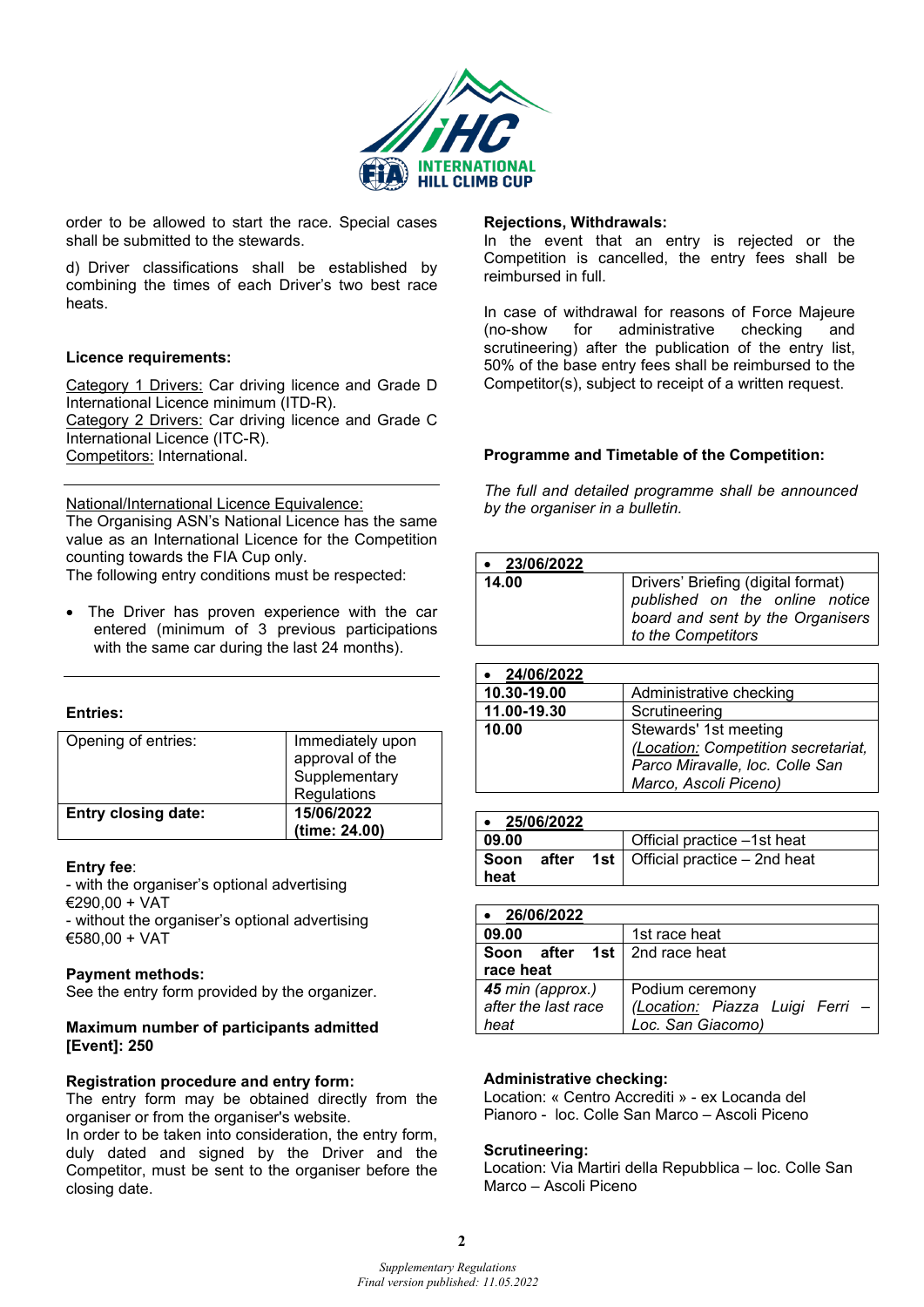

#### **Additional checks (weighing etc.):**

Location: Centro Assistenza Autoveicoli, Via dei Gorghi 28 – Ascoli Piceno

#### **Parc Fermé:**

Location: Piazza Luigi Ferri – loc. San Giacomo – Ascoli Piceno

#### **Official notice board:**

Location:

- During practice and race heats:

Competition secretariat- Parco Miravalle, loc. Colle San Marco, Ascoli Piceno.

- During the protest period:

Competition secretariat- Parco Miravalle, loc. Colle San Marco, Ascoli Piceno and in the Parc Fermé.

#### **Online notice board (not official):**

[http://www.coppateodori.org](http://www.coppateodori.org/)

#### **Article 3 – Eligible cars – Groups and Categories**

#### **3.1 Category 1 – Closed cars:**

The Competition is open to cars holding a Pf Technical Sheet (Appendix 6 of the Sporting Regulations), a national technical passport and complying with the technical prescriptions of Appendix 7 of the Sporting Regulations (unless otherwise indicated) for the following groups:

| Group 1 | Pf 15 to 39   |
|---------|---------------|
| Group 2 | Pf 40 to 79   |
| Group 3 | Pf 80 to 119  |
| Group 4 | Pf 120 to 159 |
| Group 5 | Pf > 159      |

#### **3.2 Category 2 – Competition cars:**

The Competition is open to cars holding a national technical passport and complying with the prescriptions of Appendix J (unless otherwise indicated) and with the technical prescriptions of Appendix 8 of the Sporting Regulations for the following groups:

#### **Group D/E2-SS (Single-seater)**

International Formula or Free Formula single-seater racing cars with a cylinder capacity of 3000cm<sup>3</sup> or below.

#### **Group CN/E2-SC (Sportscar)**

Production Sports cars and two-seater competition cars (combined), open or closed, with a cylinder capacity of  $3000 \text{cm}^3$  or below.

For cars with a cylinder capacity over 3000cm3 to 6500cm3: see Article 10.1.2 a) of the Sporting Regulations.

**3.3** Cars will be divided into the following cylinder classes:

**Category 1**

No division by cylinder class

**Category 2**

| Groupe D/E2-SS  | up to $1600 \text{cm}^3$          |
|-----------------|-----------------------------------|
|                 | from 1601 to 2000cm <sup>3</sup>  |
|                 | from 2001 to 3000cm <sup>3</sup>  |
| Groupe CN/E2-SC | up to $1600 \text{cm}^3$          |
|                 | from 1601 to 2000 $cm3$           |
|                 | from 2001 to 3000 $cm3$           |
|                 | from 3001 to 6500 cm <sup>3</sup> |
|                 |                                   |

#### **Article 4 – Obligations of Participants**

#### **Competition numbers:**

The organiser shall provide each participant with at least two sets of Competition numbers. A set of Competition numbers must be clearly displayed on both sides of the car throughout the Competition.

An additional set of Competition numbers (maximum height 15 cm) must be placed on the right side of the windscreen (or, if the car has no windscreen, on a forward-facing part of the car) and on the left side of the rear window.

Cars without their correct Competition numbers shall not be allowed to take the start.

#### **Advertising:**

The organiser has made the following advertising arrangements:

- Logo of the "Cup": *positioning according to the Appendix to the Sporting Regulations.* 

- Other: *to be announced by the organiser by bulletin.*

#### **Article 5 – Main officials**

#### **A) Clerk of the course:**

Fabrizio BERNETTI (ITA) Mobile phone: +39 347 307 6607 Email: [bernettifabrizio@libero.it](mailto:bernettifabrizio@libero.it)

**B) Assistant clerk(s) of the course:**  Graziano BASILE (ITA)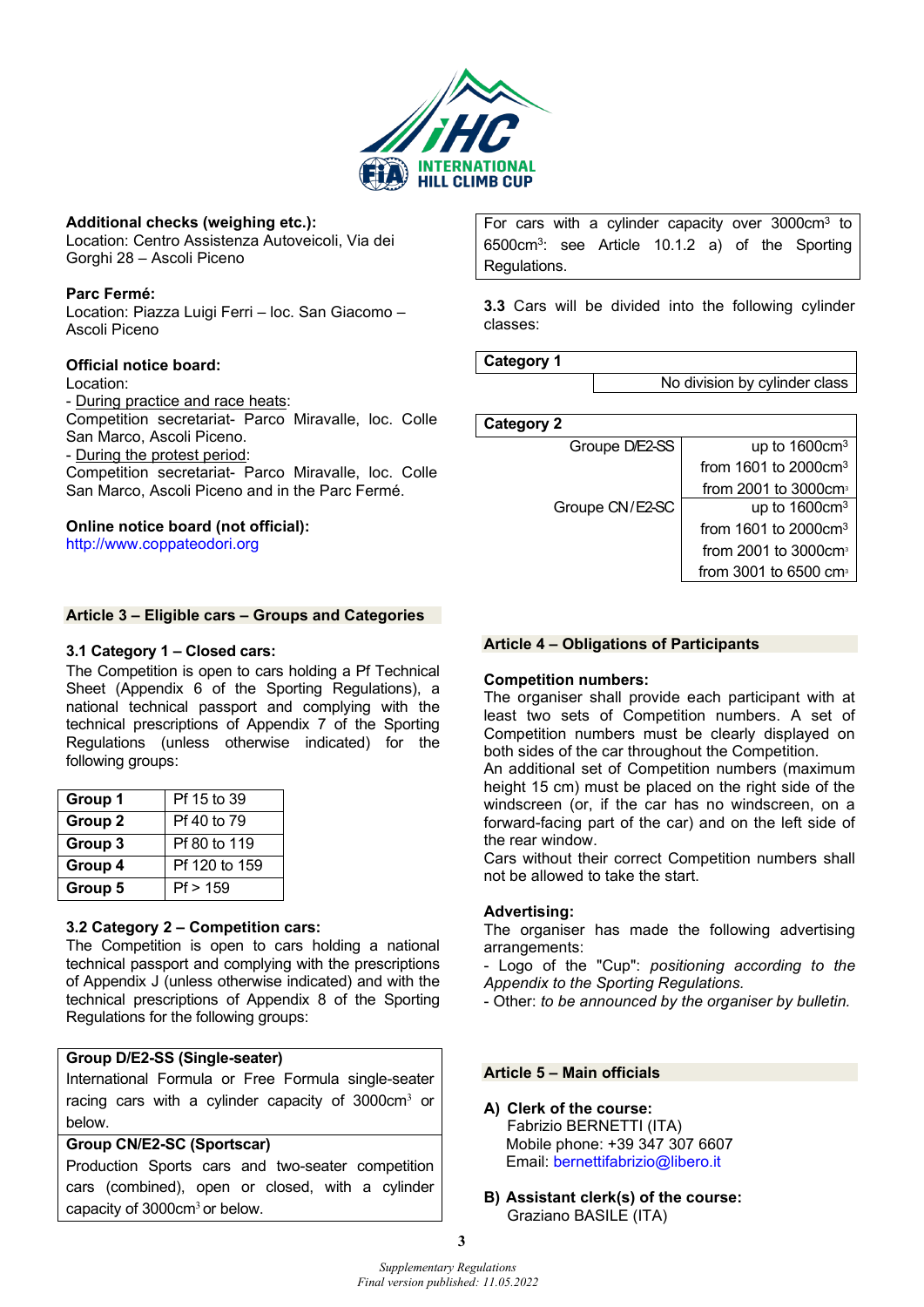

- **C) Panel of stewards:**  Patrizia LA DELFA (ITA) – Chairman Sanjin PARO (HRV) Aladino MARTINEZ GARCIA (ESP)
- **D) FIA observer:** Rémi SUDRE (FRA)
- **E) ASN observer:** Ezio SISTI (ITA)
- **F) FIA technical delegate:** Rudiger KLEINSCHMIDT (DEU)
- **G) Chief scrutineer:**  Domenico GUARINO (ITA)
- **H) Scrutineers:**
	- Giuseppe CIGLIANO (ITA) Emidio SABATINI (ITA) Enrico FORTI (ITA) Giampaolo PEZZINI (ITA) Simone STAFFILANI (ITA)
- **I) Medical officers:**  Sigismondo CESARONI (ITA) – Chief medical officer
- **J) Chief timekeeper:** Marco BARILARI (ITA)
	- *Company: F.I.CR.- ASD Aldo Tura Pesaro*

## **K) ASN safety delegate:**

Oronzo PEZZOLLA (ITA)

- **Organiser's safety delegate:**  Renzo SERRANI (ITA)
- **L) Secretary of the Competition:**  Tania PIERANNUNZI (ITA) Maria Chiara CUCCIOLONI (ITA) Francesca Romana FILIPPONI (ITA)
- **M) Stewards' secretary:**  Sara VEDANA (ITA)
- **N) Competitor relations officer(s):**  Gabrijela JERMAN (HRV) Email: gjerman@haks.hr Mobile phone: +385 996621644 Daniele MAZZABUFI (ITA) Email: [dani6417@gmail.com](mailto:dani6417@gmail.com)  Mobile phone: +39 3923417276 Augusto PARTUINI (ITA) Email : [augusto.partuini@libero.it](mailto:augusto.partuini@libero.it)  Mobile phone : +39 3388719078

#### **O) Service park supervisor(s):**

Guido GIANI (ITA) Email: paddock@coppateodori.org Diego CANNELLA (ITA) Email: [paddock@coppateodori.org](mailto:paddock@coppateodori.org) 

#### **Article 6 – Insurance**

In accordance with legal requirements, the organiser has taken out one or more insurance policies against the following risks:

- Third Party Insurance in the amount of € 25.000.000 for the event.

- Other: N/A.

The organiser's third party insurance is valid for the entire duration of the Competition, not only during official practice and race heats but also for travelling from the parking area to the course of the Competition and back.

#### **Article 7 – Protests and appeals**

Protest fee: €350.

International appeal fee (FIA): €3000.

Any protest must be lodged in accordance with the prescriptions of the Code. Protests must be made in writing and given to the clerk of the course or to his assistant, or in their absence to a steward, accompanied by the requisite protest fees.

If the protest requires the dismantling and reassembly of various parts of a car, the claimant must also pay a deposit which shall be set by the stewards.

A breakdown of the protest deposit fees if dismantling is required must be published on the official notice board or be available upon request from the organiser.

The International Court of Appeal will hear, in the context of a Competition forming part of an FIA Cup (which includes the FIA International Hill Climb Cup), appeals against decisions of the stewards of a Competition brought by organisers, Competitors,

Drivers or other licence-holders that are addressees of such decisions or that are individually affected by such decisions. In this case, the ASNs cannot refuse to give their assistance and agreement.